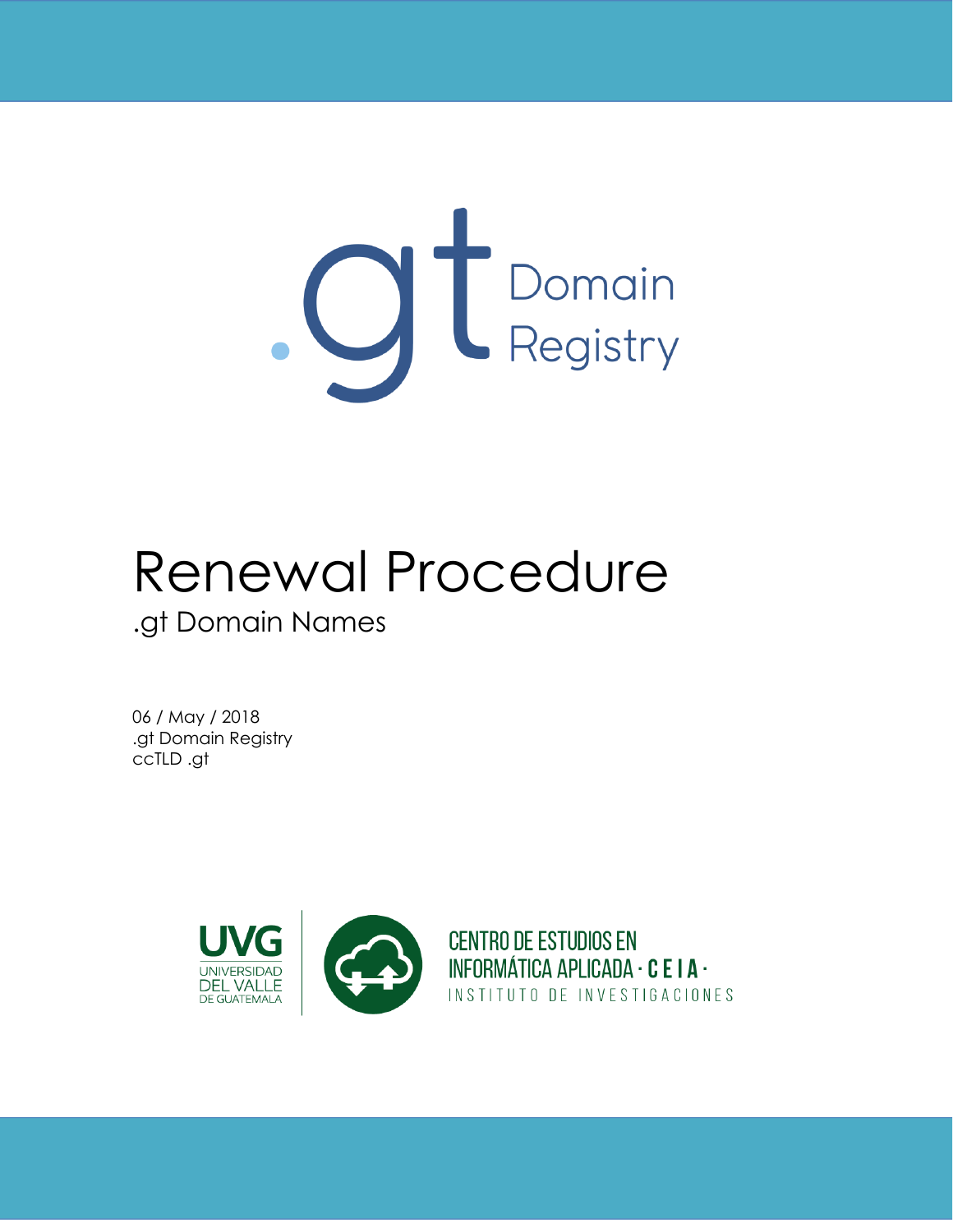### **Renewal**

#### DOWNLOAD PDF 冈

# **National**

Last update : May 6th, 2018

|    | Domain Names Free of Charge : send to admin@cctld.gt a request for<br>renewal of the domain name from the email address of the administrative<br>contact registered with us.   |
|----|--------------------------------------------------------------------------------------------------------------------------------------------------------------------------------|
| 2. | Pay the fee. See table                                                                                                                                                         |
| 3. | <b>Accept our Terms of Service:</b>                                                                                                                                            |
|    | <b>Paid Domain Names:</b>                                                                                                                                                      |
|    | $\mathsf{f}$ .gt, $\mathsf{f}$ .com.gt, $\mathsf{f}$ .net.gt, $\mathsf{f}$ .org.gt, $\mathsf{f}$ .ind.gt, edu.gt $\mathsf{g}$ .gob.gt                                          |
|    | The fact of making the payment constitutes acceptance of the<br>conditions and terms vested in the Terms of Service as well as<br>theregistration policies and dispute policy. |
|    | Domain Names Free of Charge:                                                                                                                                                   |
|    | The fact of requesting the renewal of a domain name, confirms the                                                                                                              |

# **International**

Last update : May 6th, 2018

1. **Check out** that the information of your domain name is correct using our search engine. If this is not the case please send the updated data by email to[admin@cctld.gt](mailto:admin@cctld.gt) according to our [change of data policy](https://dev.registro.gt/sitio/procedures.php?lang=en#cambioDatos)